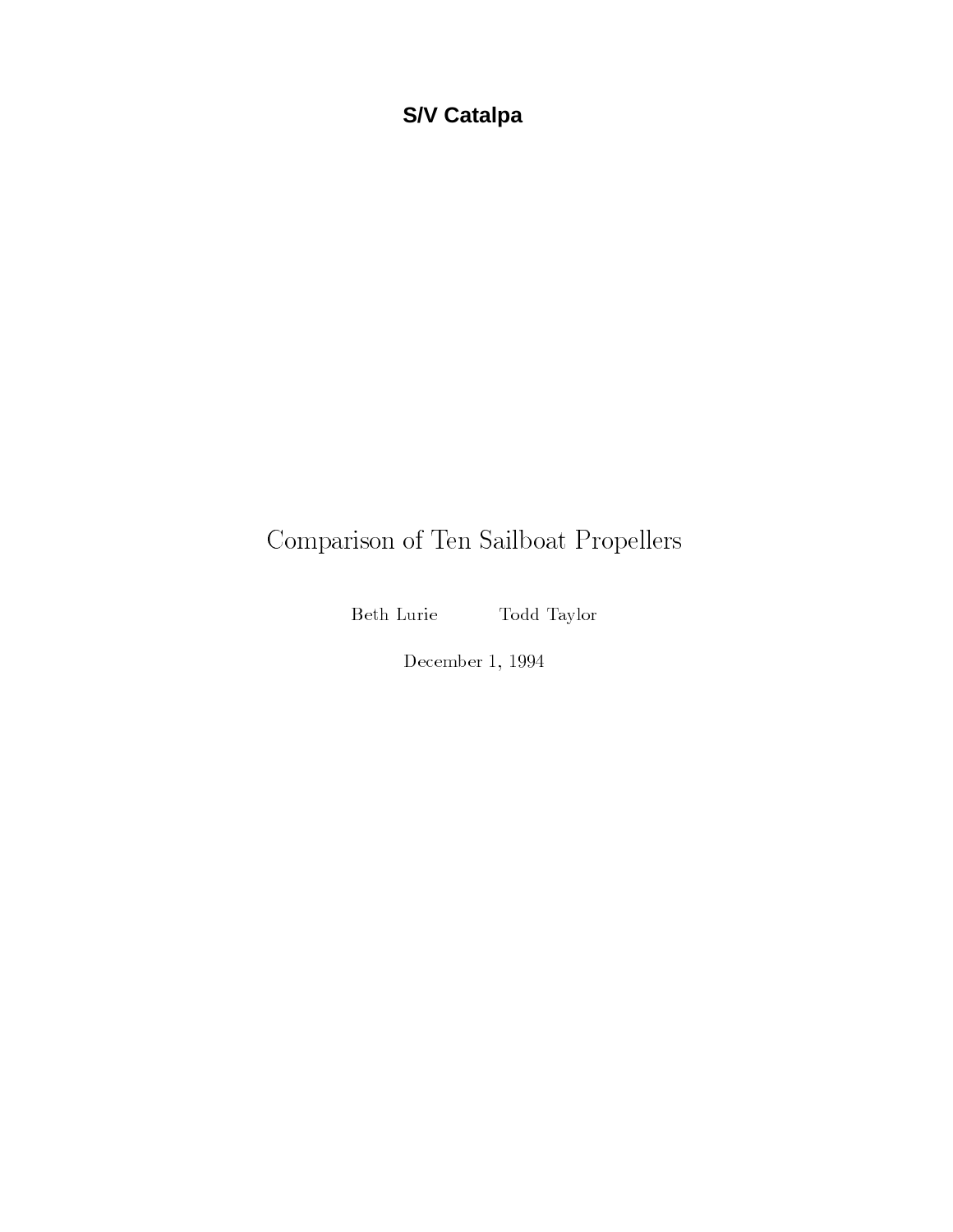#### Abstract

This study investigated the performance characteristics of ten different commercially available propellers typically seen on auxiliary sailboats. Included in the testing were two feathering propellers, three folding propellers, one self-pitching propeller, and four fixed-bladed propellers. All propellers were of the same pitch and diameter. Testing at the MIT Marine Hydrodynamics Laboratory consisted of three common boating situations: forward boatspeed, forward rotation (normal forward operation); forward boatspeed, reverse rotation (backing down); and forward boatspeed, no rotation (drag under sail). It was found that all ten propellers performed generally well in forward operation, but that large differences in performance existed in reverse and in drag. The text of this report is written with the lay audience in mind.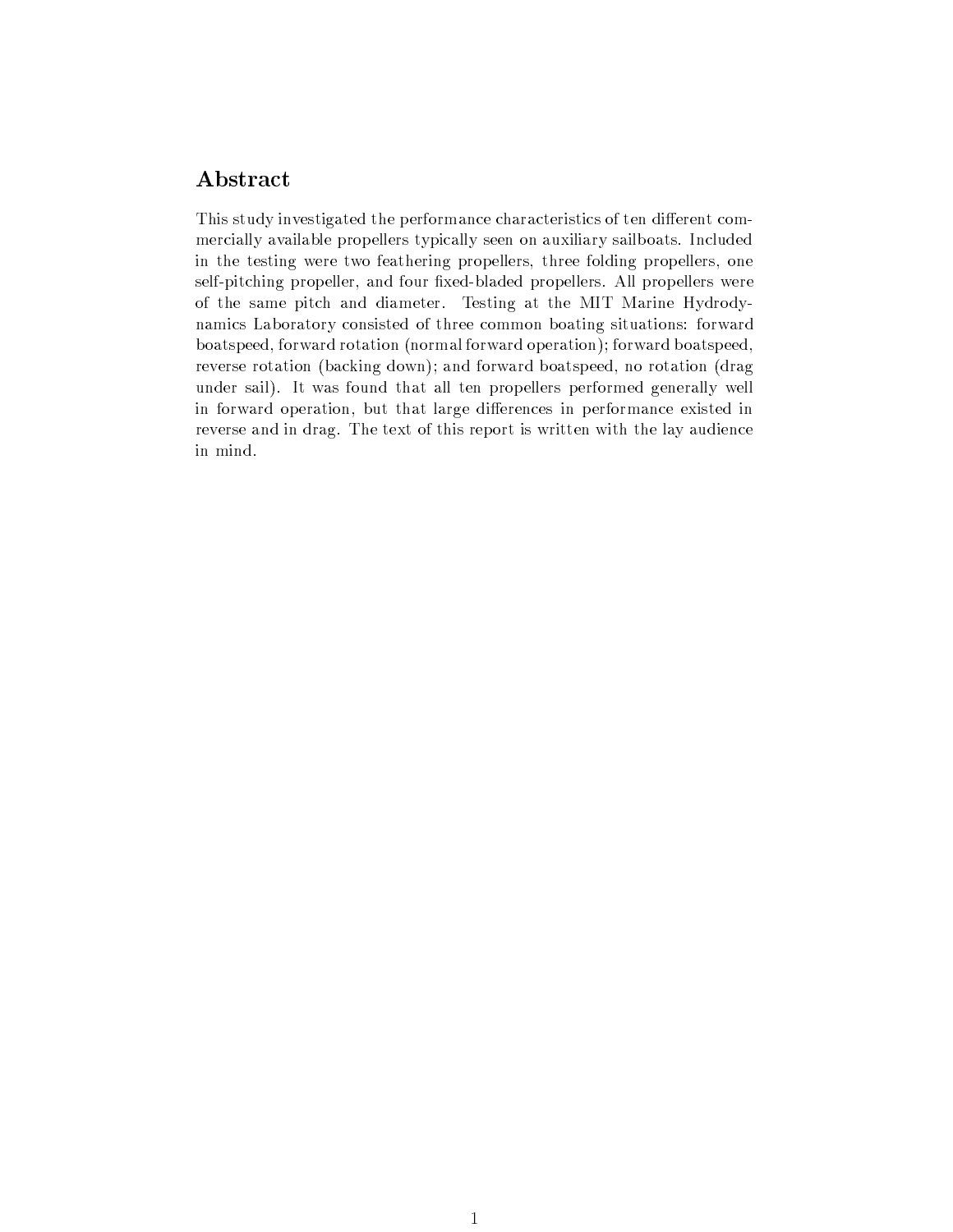## Introduction

As every sailor knows, wind comes and goes. And when it goes, the sailor must rely on other means of propulsion. Some sailors might have oars for their dinghies, and other stout sailors only a prayer for their souls. Yet most sailors fall somewhere in between and put their faith in a propeller. The purpose of this study is to investigate the performance characteristics of ten different propellers typical of those seen on small to midsize auxiliary sailboats.

The propellers included in this study are as follows:

- Michigan Wheel 2 bladed fixed pitch
- Campbell Sailer 2 bladed fixed pitch
- Martec 2 bladed folding
- $\bullet$  Gori 2 bladed folding
- Max-Prop 2 bladed feathering
- Michigan Wheel 3 bladed fixed pitch
- Max-Prop 3 bladed feathering
- Campbell Sailer 3 bladed fixed pitch
- Autoprop 3 bladed self-pitching
- Trumbly 3 bladed folding

For purposes of comparison, the chosen propellers all have a diameter of 13 inches. It was felt that this was representative of small to midsize sailboats. Although the propellers tested in this experiment were identified as fixed, folding, or feathering, it is important to note that this differentiation refers to each propeller's physical configuration and not to its pitch. In fact, all but the Autoprop were either designed or set (in the case of the feathering Max-Props) with a fixed pitch of 10 inches, except for the Gori folding propeller, which had a designed pitch of 9 inches (the manufacturer did not expect any appreciable difference in its performance compared with a Gori designed with a 10 inch pitch).

The propellers were tested at the MIT Marine Hydrodynamics Laboratory Variable Pressure Water Tunnel. This water tunnel is a closed-loop tunnel driven by a single impeller connected to a 75 horsepower electric motor (figure 1). The pressure in the tunnel can be varied for cavitation experiments by a vacuum pump. The entire water tunnel has a square profile two stories high. The test section, which is at the top of the loop, is four feet long and has a cross-section twenty inches square. Maximum velocity of the water is about 30 feet/second. Upstream of the test section is a 5:1 contraction section fitted with a honeycomb mesh with cell size of 0.71 inches, and a wake screen to promote flow uniformity. The test section has removable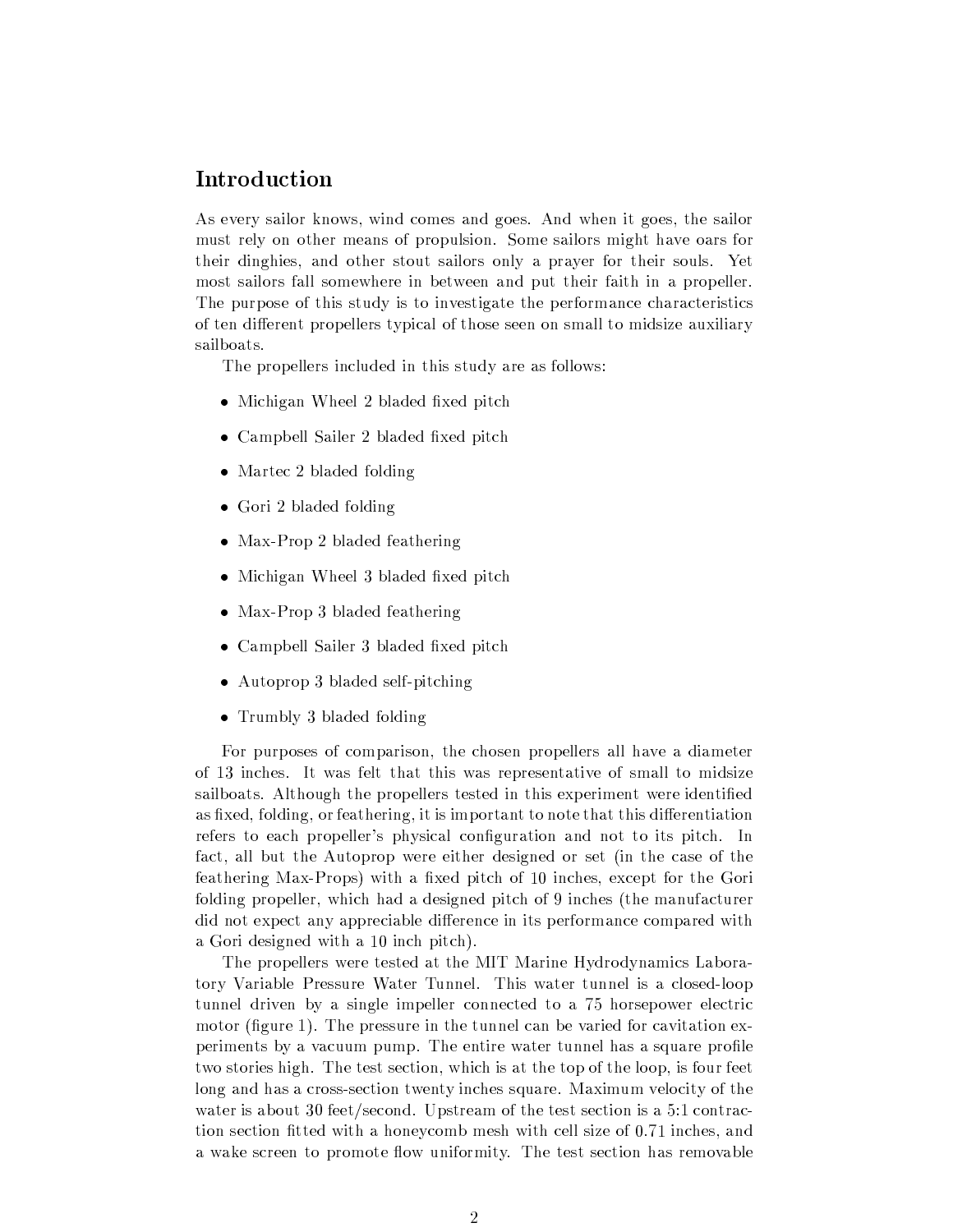

Figure 1: The MIT Variable Pressure Water Tunnel

Plexiglass windows on all four sides for ease of assembling and viewing experiments. The propellers are mounted on a retractable shaft that extends into the test section from upstream.

Performance of a propeller at various operating conditions can be simulated in the water tunnel by varying the impeller (water speed) and propeller (propeller RPM) settings. The nominal water speed in the tunnel test section is controlled by the impeller setting and is measured by a differential pressure cell in the contraction section. The propeller is driven by a 40 horsepower electric motor and is controlled by the propeller RPM setting. Thus, different combinations of forward boat velocity and propeller RPM can be examined and compared for each propeller.

It is important to note, though, that water speed past a propeller operating behind a boat is typically not the same as the speed of the boat through the water. Propellers operate in the viscous wake near and behind the boat where velocities past the boat have been reduced by frictional drag along the length of the hull and pressure forces due to the presence of the hull. Therefore, water velocities "seen" by the propeller are somewhat less than boat speed. The average water speed into a propeller is called the velocity of advance,  $V_A$ , and can be described as some fraction of boat speed or ship speed,  $V<sub>S</sub>$ . Typically, for a propeller operating in an aperture,

$$
V_A = 0.85 \times V_S
$$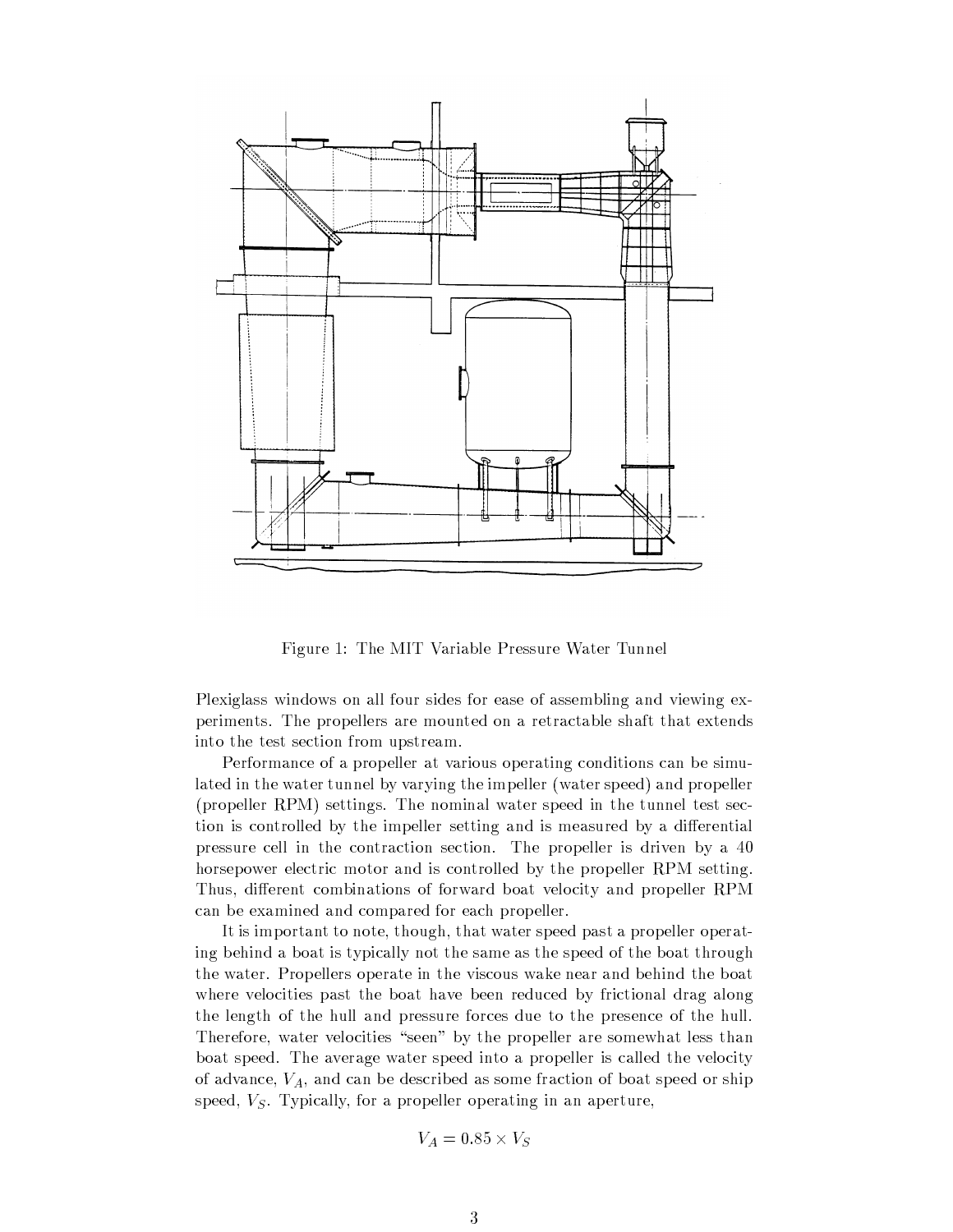and for a propeller in the clear,

$$
V_A=0.90\times V_S
$$

For high speed planing hulls,  $V_A$  is often considered to be the same as  $V_S$ .<sup>1</sup> By controlling water speed in the test section one is, in effect, controlling the propeller's  $V_A$ .

Various nondimensional parameters are used in the study of propellers. These numbers are useful as they allow comparison of characteristics of different propellers without depending on the specific conditions of each test. The parameters used in this study are:

Advance Coefficient,  $J_A$ :

$$
J_A = \frac{V_A}{(n \times D)}
$$
  
where  $V_A = velocity of advance$ , feet per second  
 $n = propeller rotations per second$   
 $D = propeller diameter, feet$ 

Thrust Coefficient,  $K_T$ :

$$
K_T = \frac{T}{(density \times n^2 \times D^4)}
$$
  
where  $T = propeller thrust, lbs$   
density = density of fresh water, 1.936  $\frac{ lbs \times sec^2}{ft^4}$   
 $n = propeller rotations per second$   
 $D = propeller diameter, feet$ 

10 x Torque Coefficient,  $10 \times K_Q$ :

$$
K_Q = \frac{Q}{(density \times n^2 \times D^5)}
$$
  
where  $Q = propeller torque, foot - pounds$   
density = density of fresh water, 1.936  $\frac{lbs \times sec^2}{ft^4}$   
 $n = propeller rotations per second$   
 $D = propeller diameter, feet$ 

Efficiency:

$$
Efficiency = \frac{(J_A \times K_T)}{(2\pi \times K_Q)}
$$
  
where  $J_A$  = *Advance coefficient*  
 $K_T$  = *Thrust coefficient*  
 $\pi$  = 3.1416  
 $K_Q$  = *Torque coefficient*

<sup>&</sup>lt;sup>1</sup>Kinney, F.S., ed., Skene's Elements of Yacht Design, New York: Dodd, Mead & Co., 1973, p. 140.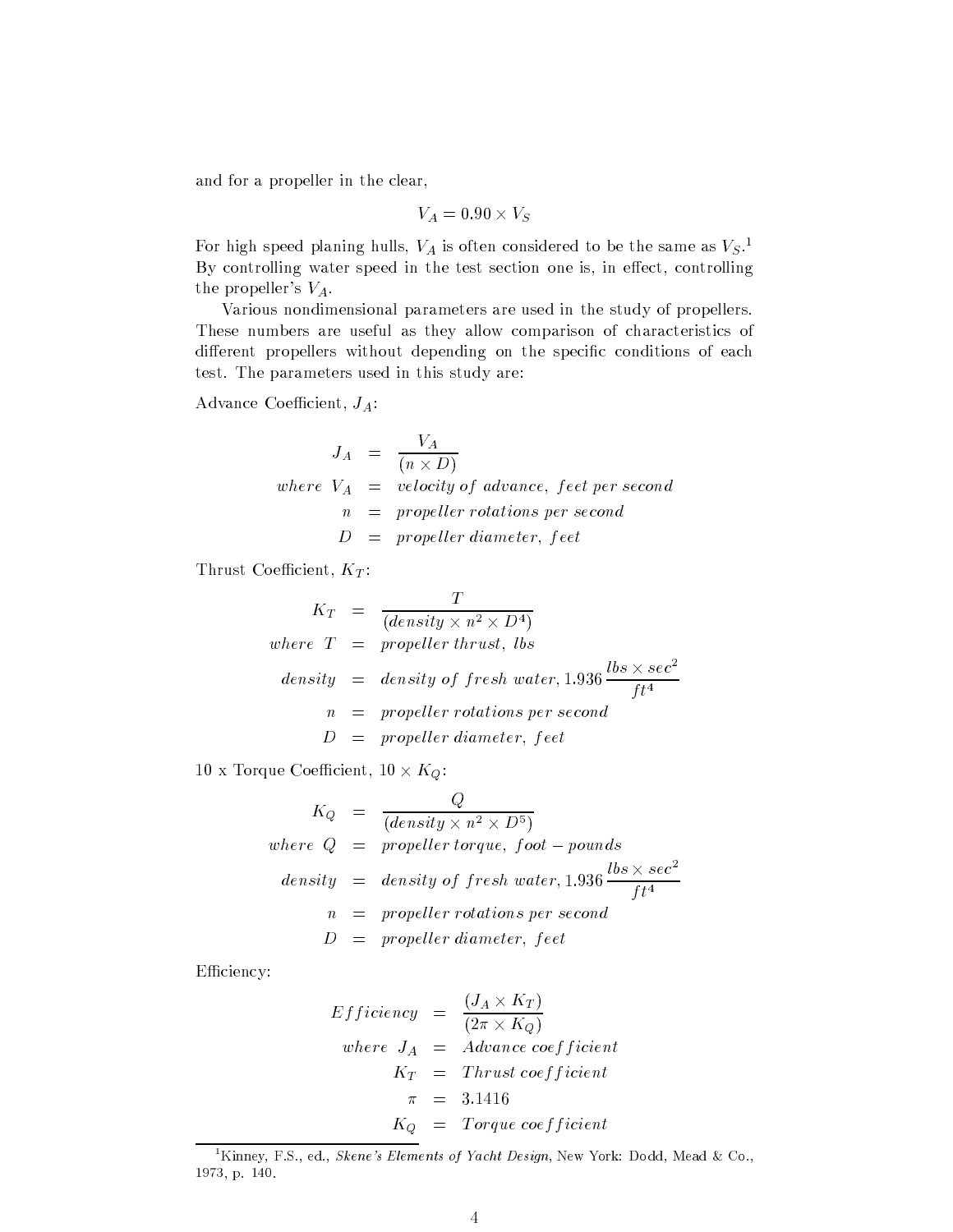Values of  $K_T$ ,  $K_Q$ , and efficiency are usually plotted against  $J_A$  to describe the performance of a propeller at various advance coefficients. Advance coefficient,  $J_A$ , for a given propeller is determined by  $V_A$  and propeller rotational speed. Note that when a propeller of a particular diameter is operating at 5 knots and 1000 RPM, it has the same advance coefficient as when it is operating at 10 knots and 2000 RPM: the propeller responds to neither speed nor RPM alone but rather to the ratio of the two numbers. Thus, different propellers can be compared (in terms of  $K_T$ ,  $K_Q$ , and efficiency) if they are tested at the same  $J_A$ . Also, using the above formulas for  $K_T$ ,  $K_Q$ , and efficiency, an owner can enter values for a particular vessel and get expected values for thrust and torque at different operating conditions.

It can be dangerous to directly compare and rate propellers in terms of their efficiency curves. A more useful method for judging the efficiency attributes of propellers in forward is detailed in the section on Forward Performance.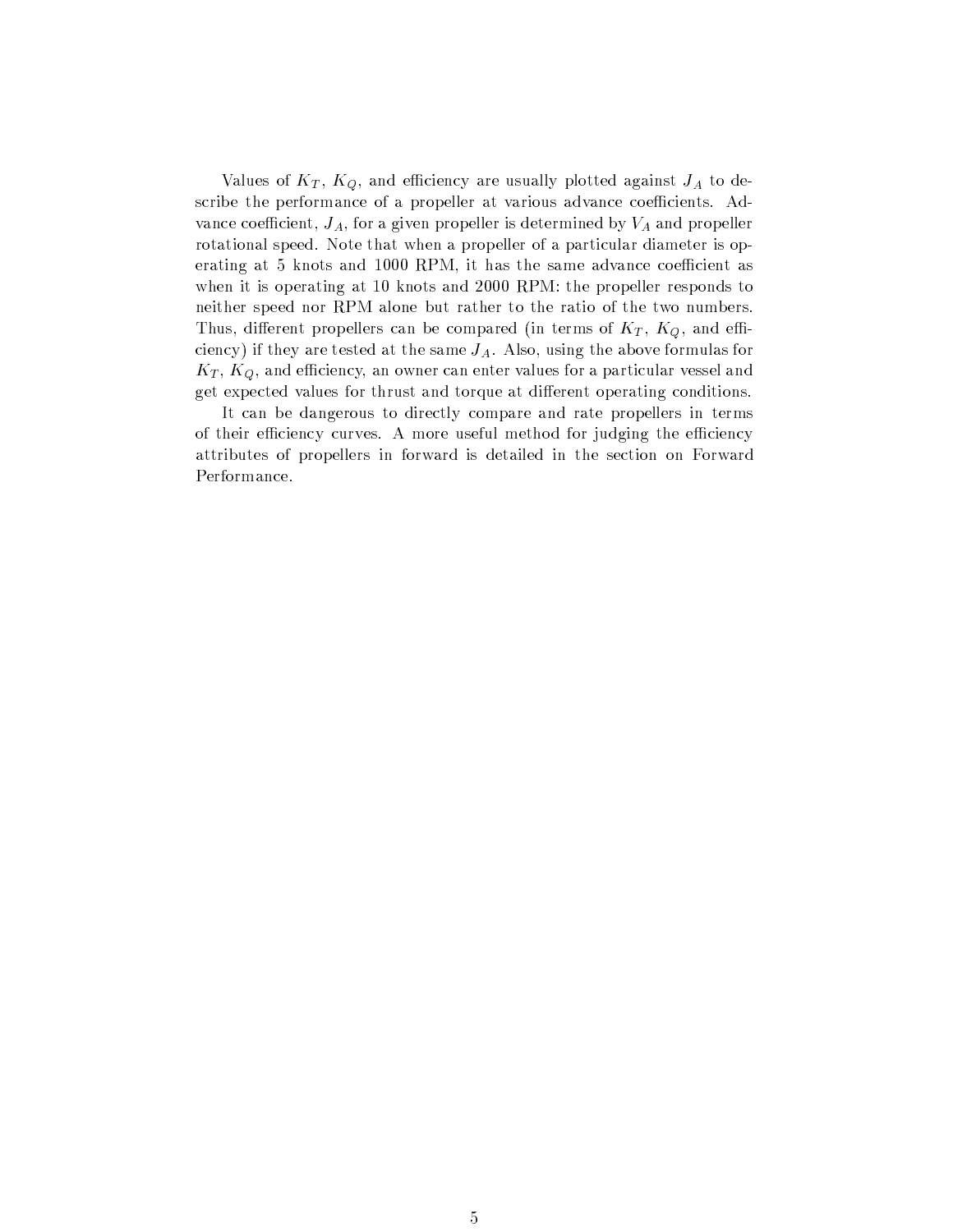#### **About the Propellers**

The Autoprop was the one propeller without a designed fixed pitch. Instead, manufacturer literature describes the Autoprop as "self-pitching." Each of the three blades of the propeller is mounted to the hub on its own separate bearing, allowing the blades to move independently. Whether the propeller is spun by the engine or just trailed while sailing, each blade assumes an orientation relative to the moving water based on a balance of "centrifugal and hydrodynamic forces;" that is, the blades respond to the combination of accelerations: due to spin around the shaft and due to the pressure of the water on the blades.

While sailing, the propeller is not being spun and the blades should feather in line with the moving water, thus decreasing drag. While motoring or motor-sailing, the blades are designed to constantly repitch themselves in order for the blades to maintain a positive angle of attack with respect to the incoming flow. The Autoprop is designed without any sort of stops to arrest the pivoting of a blade around its bearings, thus allowing the blades a 360 degree range of rotation: upon reversing, the blades spin about their bearing so that the leading edge of each blade in reverse is the same as the leading edge in forward.

One note about the Autoprop is that a potential owner should include the cost of the manufacturer-supplied "propeller-puller" for removing the propeller from the shaft. A standard-sized gear puller will not do the trick: you run the risk of damaging the propeller without the right tool.

The Campbell Sailer and Michigan Wheel propellers are standard two and three bladed fixed propellers. The Campbells appear to have relatively narrow blades when compared with their Michigan Wheel counterparts.

The Martec folding propeller has its blades pinned together within the hub, permitting independent opening and closing of the blades. Unlike the Martec, the Gori folding propeller has blades that are geared together within a somewhat larger hub. The gearing forces the blades to open and close in unison. A drawback of pinned blades, such as the Martec, is that the independent action of the blades allows the possibility of one blade opening before the other, causing uneven sideways loads on the shaft, sterntube, and drivetrain until the other blade opens. Over time, it is possible that these uneven loads could do damage. While sailing, a pinned blade folding prop can come to rest with one of its blades facing downward and the weight of the blade can cause the blade to fall open and remain open, increasing drag. Of course, this drag problem can be solved by sending a hearty member of the crew over the side to put a rubber band around the blades until the the race or passage is over, or by marking the propeller shaft inside the boat so the skipper can be sure that the propeller has stopped with its hinge pin situated vertically to prevent a blade from falling open. But the Gori seems to eliminate these problems by gearing the blades together. Simultaneous opening and closing is assured, and while sailing, the gearing allows the weight of the closing top blade to lift the bottom blade up and closed as well.

An interesting additional feature of the Gori is the manner in which the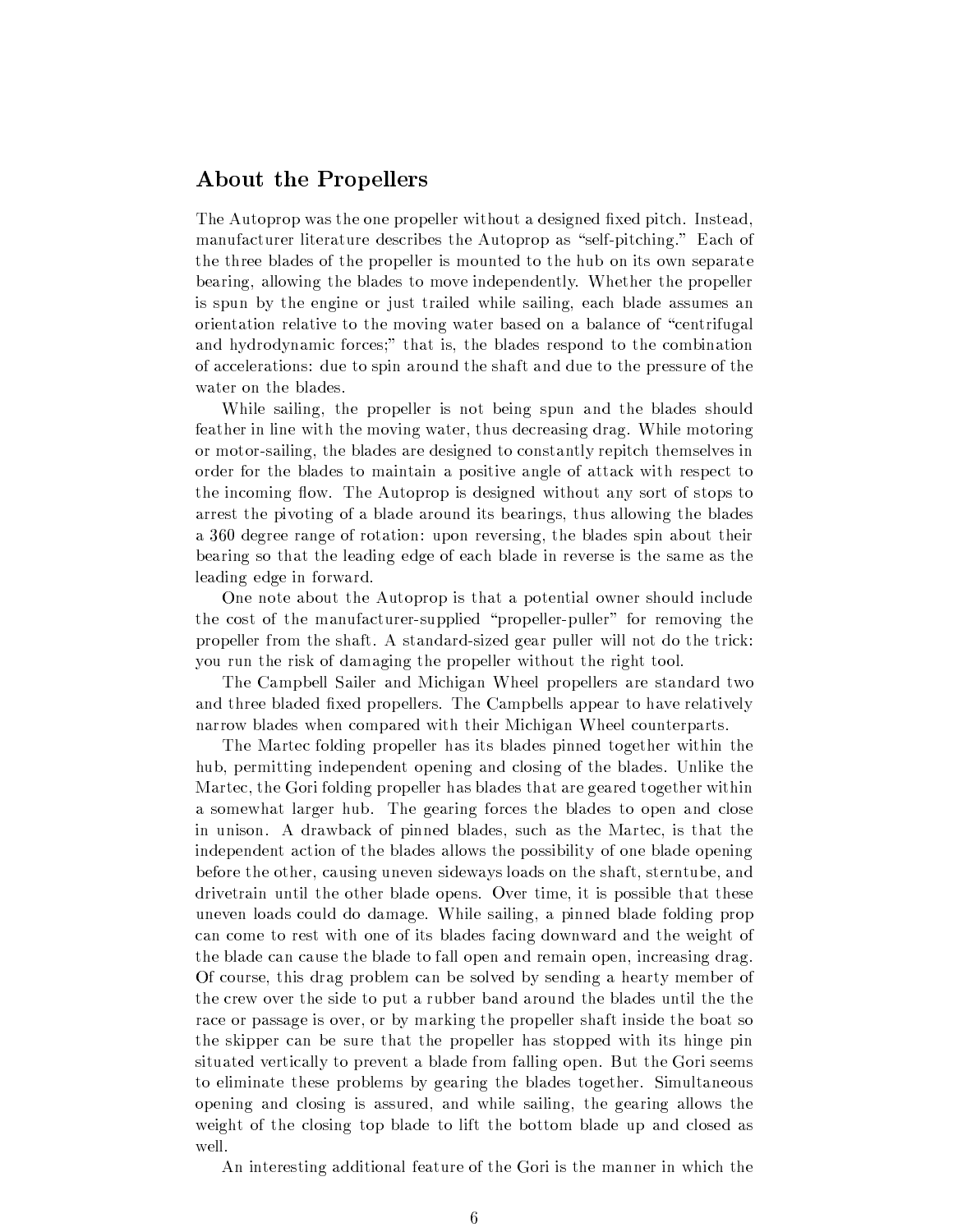blades open in forward. Unlike the Martec folding prop where the blades slam loudly against stops when the blades spin into their open position, no slamming was observed with the Gori under the test conditions. The Gori propeller has stops that allow the blades to open farther than perpendicular to the shaft. It appears that the Gori engineers designed their propeller so that upon opening, the blades find their operating position prior to banging against the stops. Slamming from a propeller is bothersome at best and could possibly be detrimental to engine thrust bearings.

The Max-Prop feathering propellers are designed with planar blades that feather in line with the incoming water when the boat is under sail, that is, when the propeller is not being spun. The flatness of the blades allows the prop to perform similarly in forward and reverse. The pitch of the propeller can be changed by the owner only when the boat is out of the water.

Finally, the Trumbly Tri-Blade is a three-bladed folding propeller. The hub of the Trumbly is relatively large for the propeller diameter.

It is important to note that the Max-Prop, the Trumbly, and the Autoprop propellers all have intricate mechanisms contained within relatively large hubs. It is likely that propellers of a larger diameter by these manufacturers would show fewer losses in efficiency due to the oversized hubs than the propellers of the diameter tested.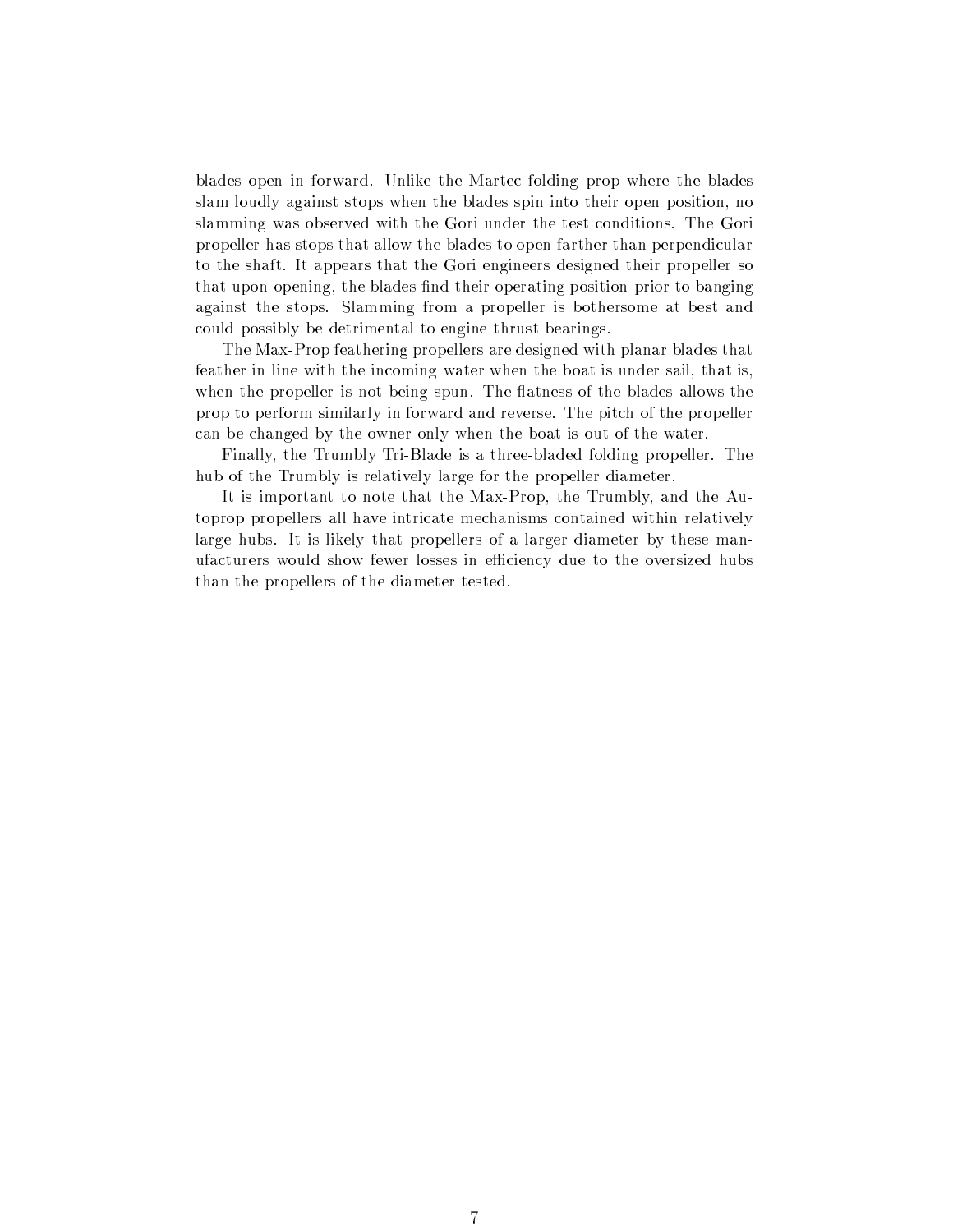### **Forward Performance**

The propellers were tested in forward rotation with forward water speed, the conditions for normal motoring or motor-sailing. Measurements of thrust and torque were acquired by taking data throughout a finely spaced range of flow speeds and propeller RPM's. The standard format for presenting propeller data is  $K_T$ ,  $10 \times K_Q$ , and efficiency as functions of  $J_A$ . The curves for the ten test propellers are shown in figures 2 through 11.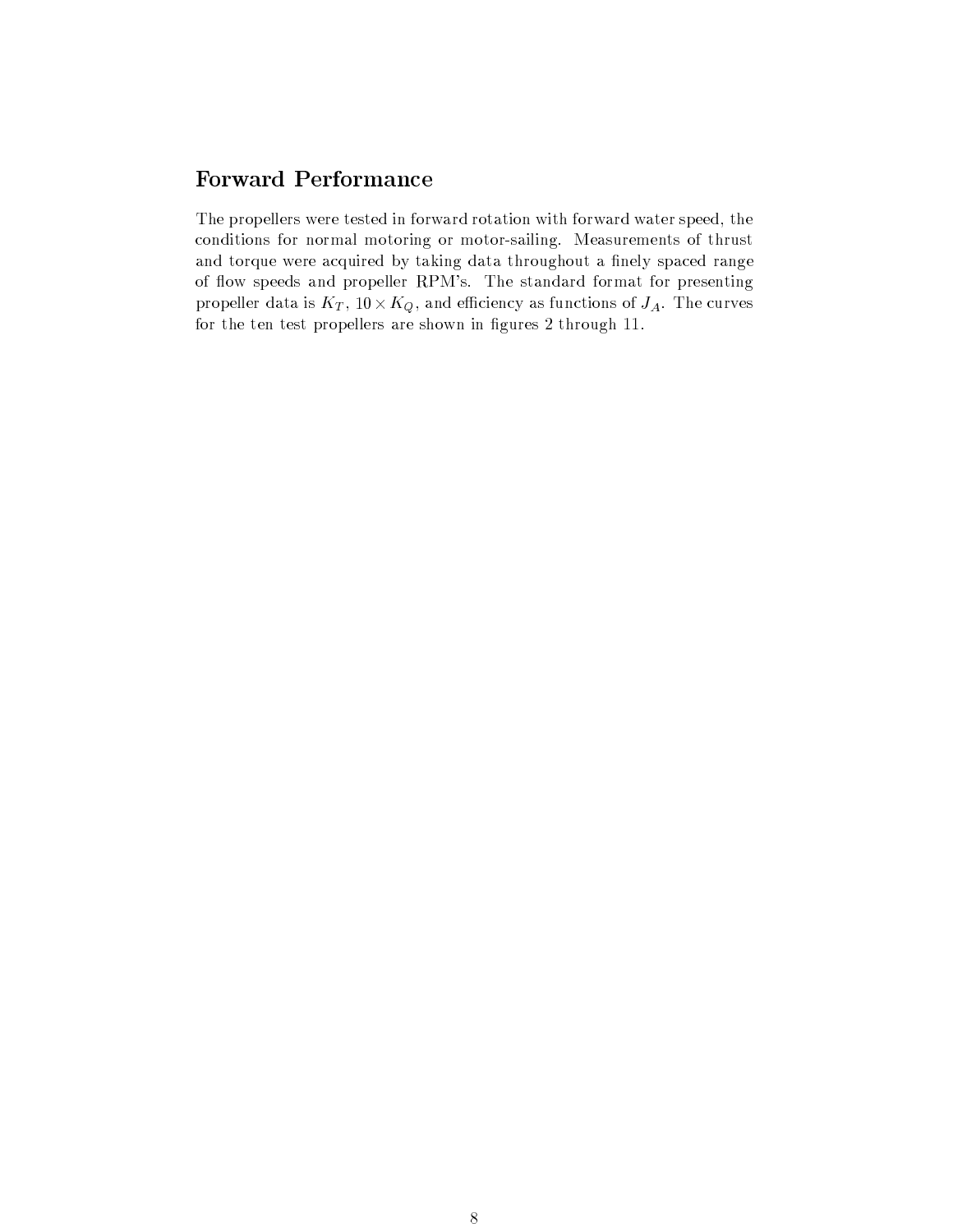

Figure 2: Michigan Wheel 2 blade fixed



Figure 3: Michigan Wheel 3 blade fixed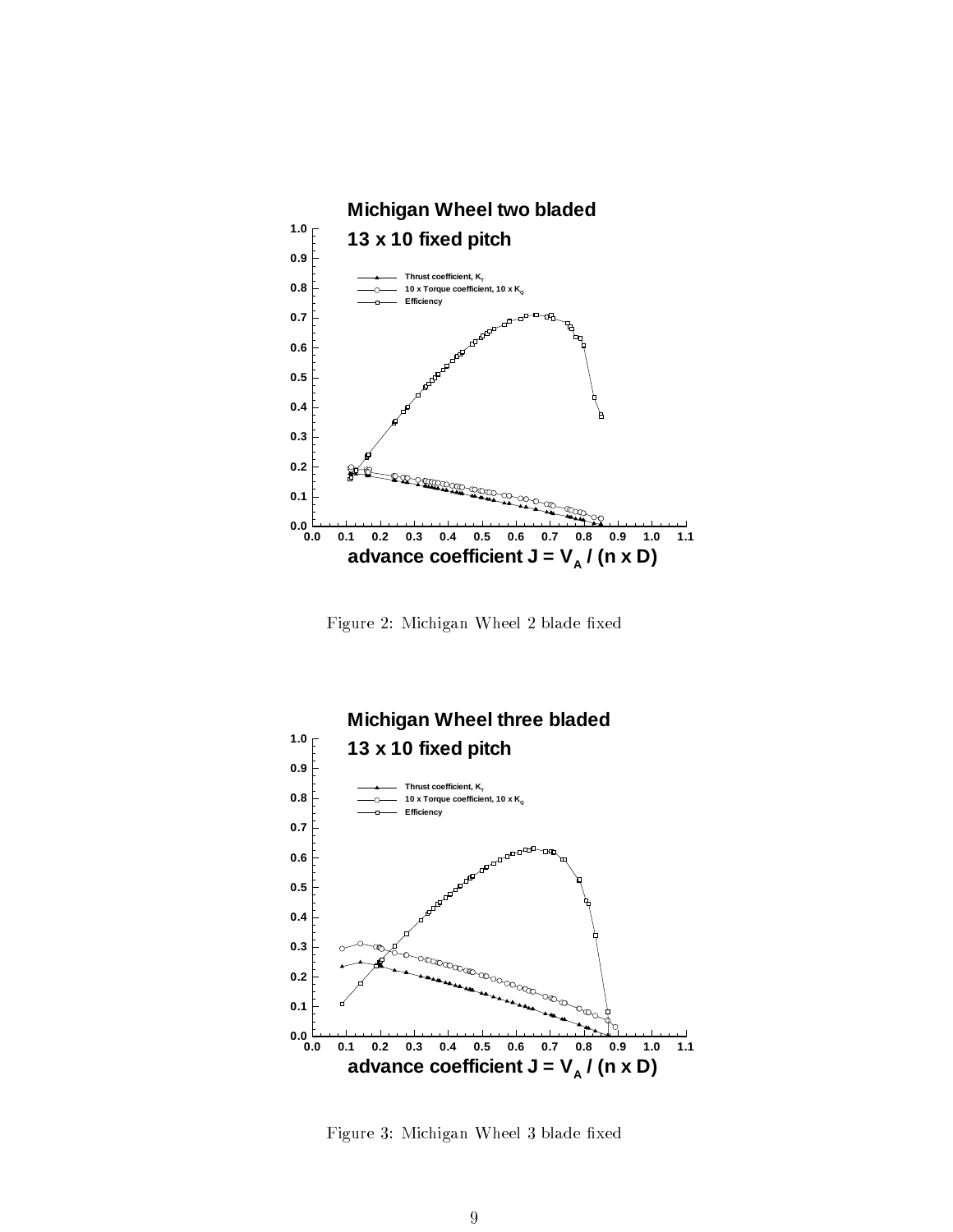

Figure 4: Campbell 2 bladed fixed



Figure 5: Campbell 3 bladed fixed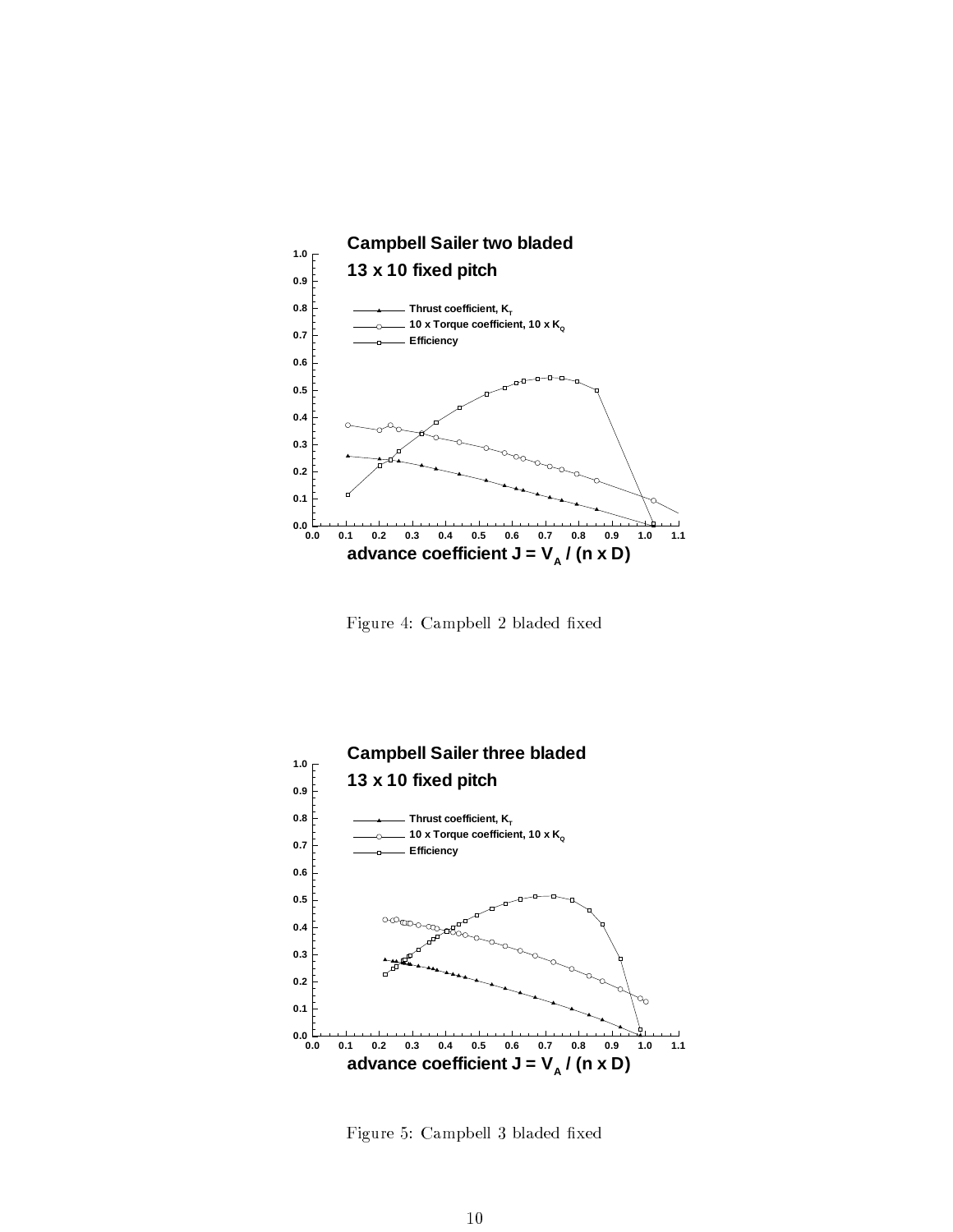

Figure 6: Martec 2 bladed folding



Figure 7: Gori 2 bladed folding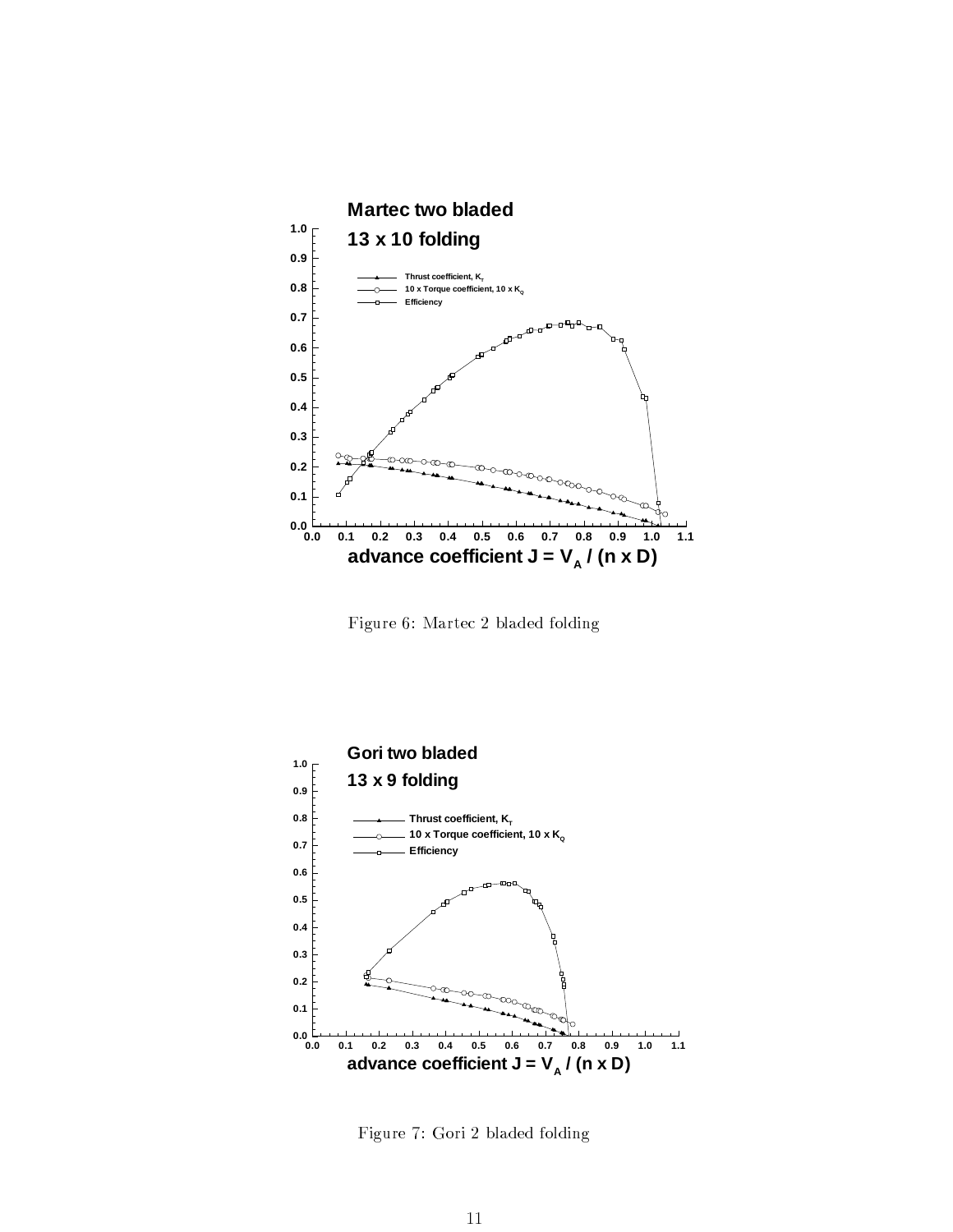

Figure 8: Max-Prop 2 bladed feathering



Figure 9: Max-Prop 3 bladed feathering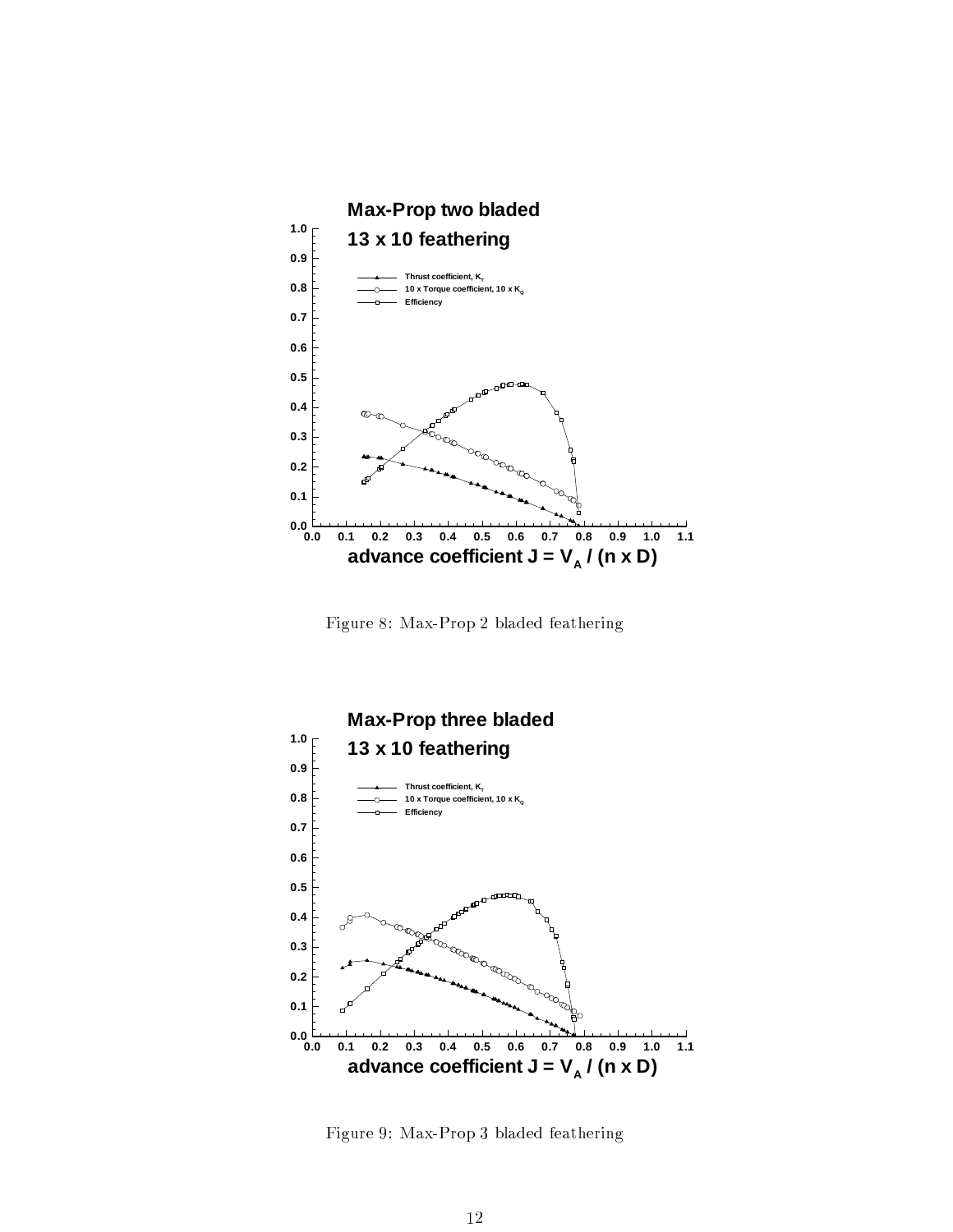

Figure 10: Autoprop self-pitching



Figure 11: Trumbly Tri-Blade folding the second that the Second Second Second Second Second Second Second Second S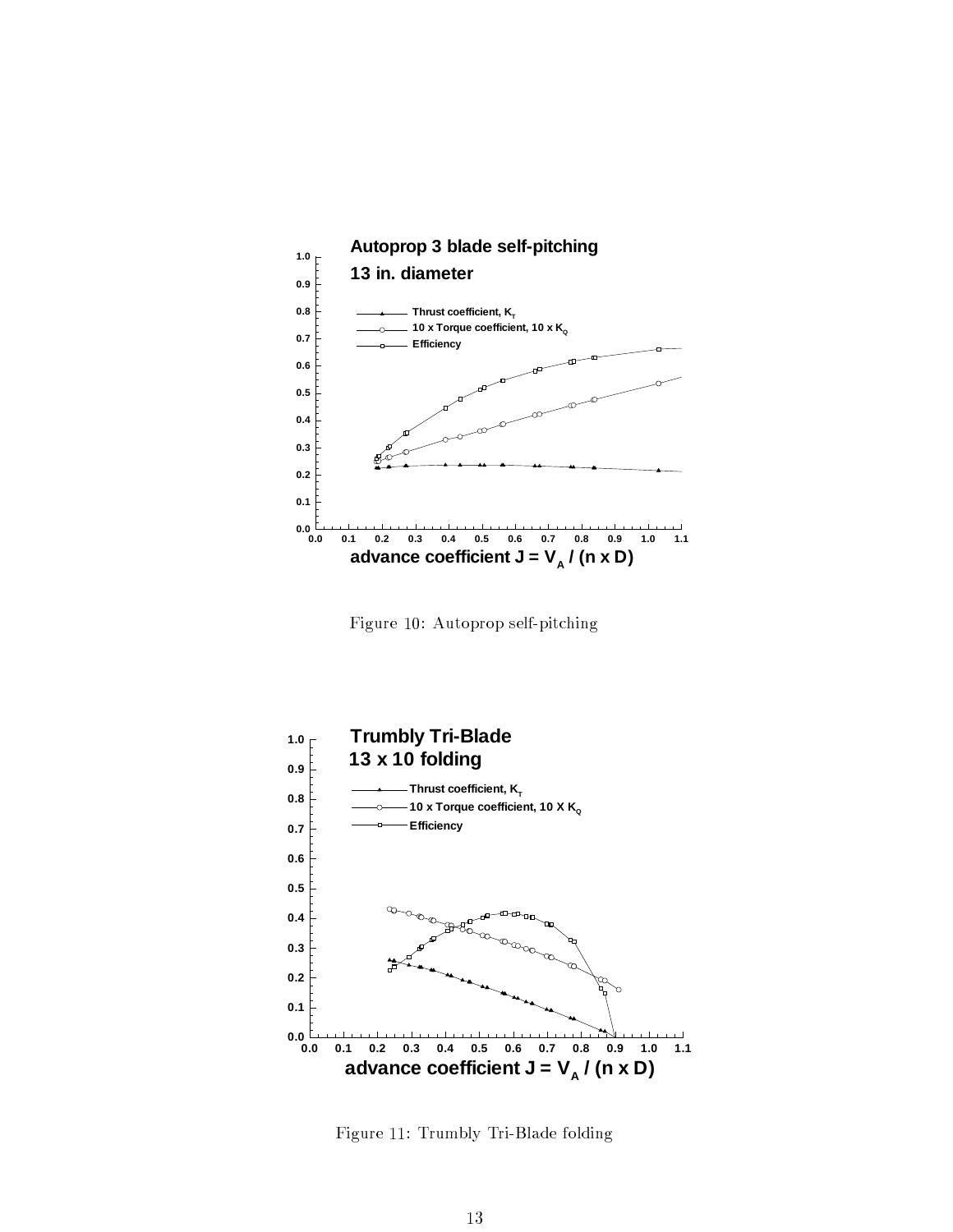The angle of attack relative to the passing water "felt" by a propeller blade is related to the ratio of boat speed to propeller RPM. At the risk of oversimplification, the blades must maintain a positive angle of attack in order to continue producing lift and providing thrust, in the same way that an airplane wing must maintain an upward angle of attack in order to climb. If a propeller is not spinning fast enough for a given water speed, the propeller will not be able to keep up and will, in a sense, be "outrun" by the passing water; the prop will no longer be producing forward thrust; instead, it causes drag. The situation is analogous to a person jumping out of a speeding car and trying to get his or her legs moving quickly enough to continue running at the same speed as the car: the person will not be able to aid in propelling the car and will instead be a weight to be (literally) dragged. A more realistic example is when a boat under power is throttled back substantially: momentarily the boat is still travelling at the speed associated with the previous higher propeller RPM, even though the propeller is now spinning more slowly. The water passing the boat is outrunning the propeller; the prop acts as a brake until the boat has slowed down enough so that the propeller can once again get a bite on the water, produce lift, and resume propelling the boat at the new lower speed.

This behavior can be seen on the  $K_T$  versus  $J_A$  curves. The crossing from thrust to drag for a propeller occurs at the value of  $J_A$  where  $K_T,$ which is based on thrust, changes from positive (forward thrust) to negative (reverse thrust, or drag).

It is in this context that the advantage of the Autoprop is manifested. First, as stated before, the Autoprop repitches itself automatically for a change in conditions; boat speed and/or RPM, so that its blades maintain a positive angle of attack to the oncoming flow. It can provide lift up to extremely high values of  $J_A$ : note that the Autoprop  $K_T$  curve shows a  $K_T$ value that appears to decrease only slightly with increasing  $J_A$ . This feature would be helpful to a skipper who is motorsailing: it would not be necessary to spin an Autoprop (and hence the engine) at an RPM as high as for the other propellers in these tests, other conditions being equal, in order to get the same boost from the propeller. Second, when powering into head seas or heavy wind with any propeller, for a given RPM the boat will move at a speed that is lower than that for calm water and wind. Lower boat speed corresponds to a lower advance coefficient,  $J_A$ , and hence to larger angles of attack on the fixed blades. This increases the torque necessary to continue to turn the propeller, resulting in an engine that may be laboring. Since the Autoprop will decrease pitch in this situation, providing smaller blade angles of attack, the engine is able to continue usual operation.

A warning is appropriate regarding the apparent advantage of thrust from an Autoprop at high advance coefficients. It is crucial to remember that almost all boats that might use an Autoprop are displacement hulls. Displacement hulls, unlike high-speed planing hulls that skim across the surface of the water, are limited in their maximum speed (the theoretical "hull speed") by bow and stern wave formations accompanying their passage through the water. As the boat gets close to hull speed, the force required to continue moving the boat any faster increases very rapidly. Short of hiring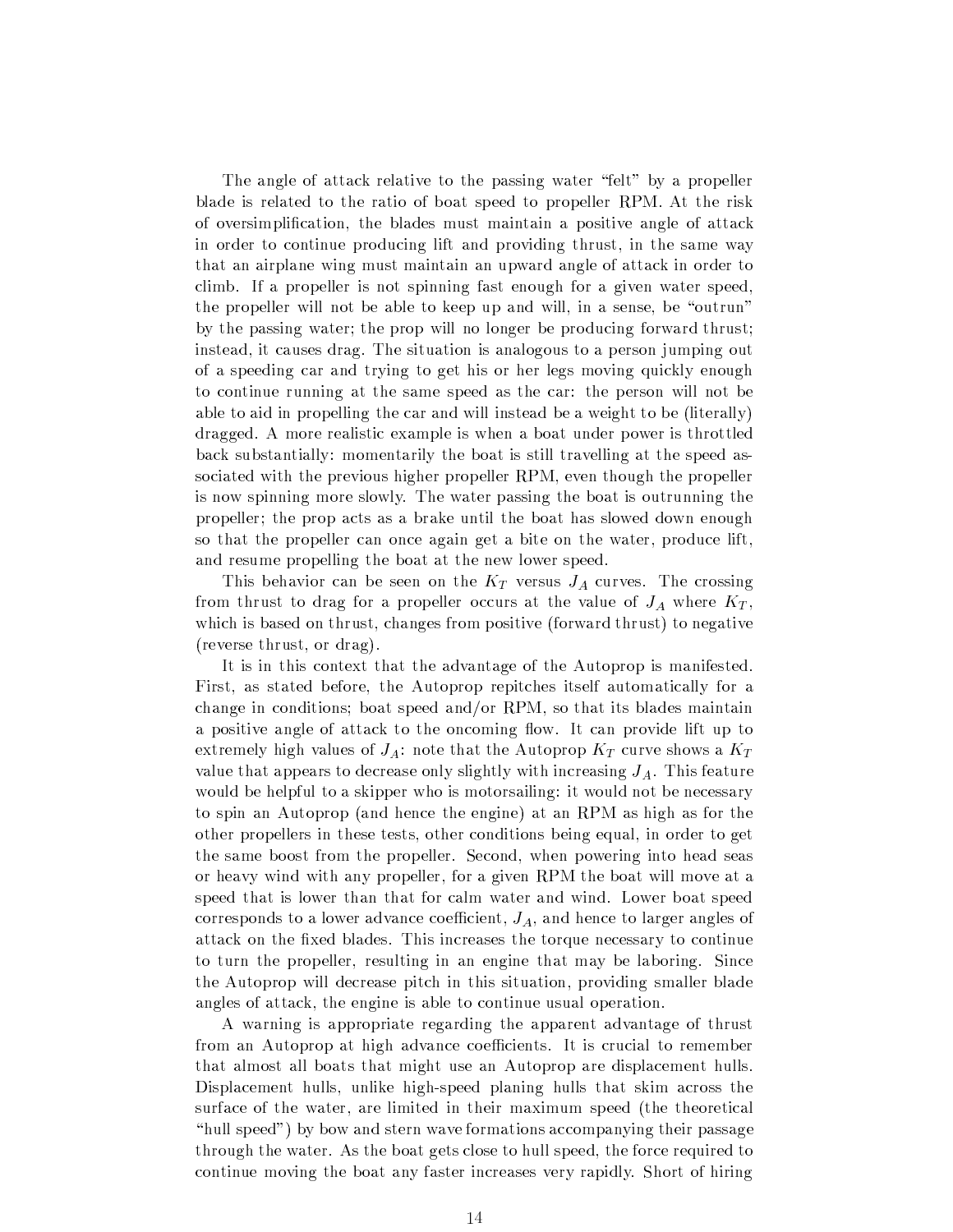| propeller                     | $J_A$ | efficiency |
|-------------------------------|-------|------------|
| Michigan Wheel 2 blade fixed  | 0.43  | 0.59       |
| Autoprop self-pitching        | 0.64  | 0.58       |
| Martec 2 blade folding        | 0.49  | 0.58       |
| Michigan Wheel 3 blade fixed  | 0.49  | 0.56       |
| Gori 2 blade folding          | 0.45  | 0.53       |
| Campbell Sailer 2 blade fixed | 0.53  | 0.49       |
| Campbell Sailer 3 blade fixed | 0.56  | 0.48       |
| Max Prop 3 blade feathering   | 0.49  | 0.46       |
| Max Prop 2 blade feathering   | 0.49  | 0.44       |
| Trumbly Tri-Blade             | 0.53  | 0.41       |

Table 1: Propeller efficiencies for a representative sailboat

a tug to pull your boat or surfing down the face of a wave, no propeller will enable you to break out of displacement hull speed. Even though it is tempting to envision an Autoprop as the revolutionary means to doubling one's top motoring or motorsailing speed, it is simply not the case! For most of us, engine power is a limited resource: having an Autoprop which can maintain a proper angle of attack even for very large RPM's has no practical application.

The best way to compare the efficiencies of the propellers is not to look simply at which propeller has the efficiency curve with the highest peak efficiency: considering only peak efficiency disregards the fact that it is usually impossible to operate a propeller/boat at the point of highest efficiency. The characteristics of the boat in question *must* be considered. A boat will require some amount of forward thrust to overcome hydrodynamic drag forces of the passing water. These forces increase as boat speed increases and thus the push from the propeller must increase to maintain higher speeds. When the boat is underway at a constant speed, the propeller provides the forward thrust (push) to exactly balance the drag (force trying to slow the boat down) felt by the hull for that speed.

In figure 12 is a curve related to the thrust, as a function of  $J_A$ , required to propel a typical 30-footer. This boat curve is shown on the same plot as the thrust coefficient and efficiency curves for the ten propellers. Where this "typical boat" line crosses the lines of propeller  $K_T$  are the actual operating points of each propeller with our hypothetical 30-footer. This tells us the advance coefficient at which thrust from the propeller and hydrodynamic drag on the boat are in balance, resulting in constant forward boat speed. A propeller with a higher  $J_A$  value needs fewer RPM's than one with a lower  $J_A$  value for the same boat speed. Then, one can look straight up the dashed lines on the plot to find the corresponding efficiency of each propeller at this advance coefficient to see which propeller is most efficient at its particular operating condition. Shown here is the dashed line for the Campbell Sailer 2-bladed prop only. The efficiency results for the ten propellers are shown in table 1.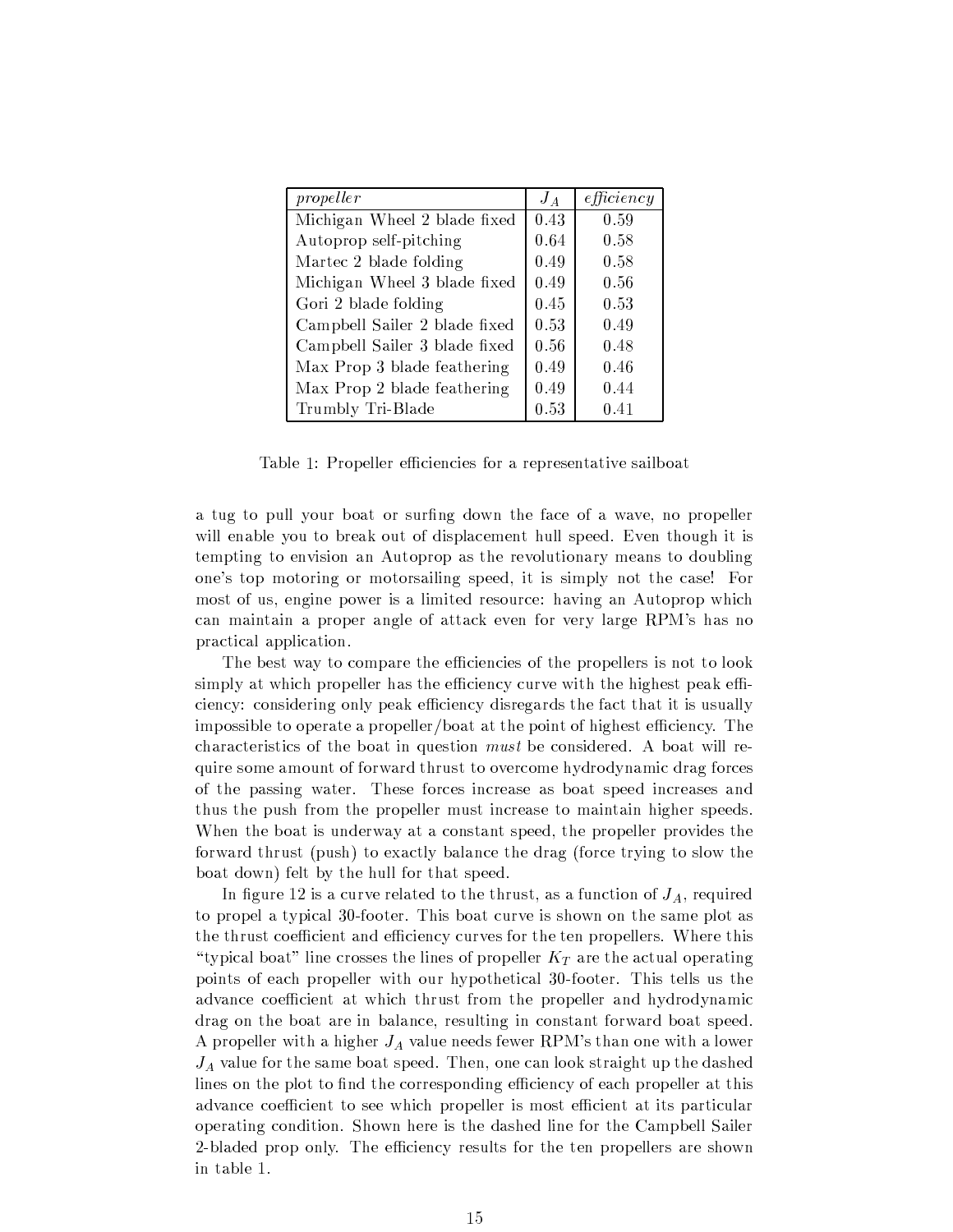

Figure 12: Determination of Propeller Efficiencies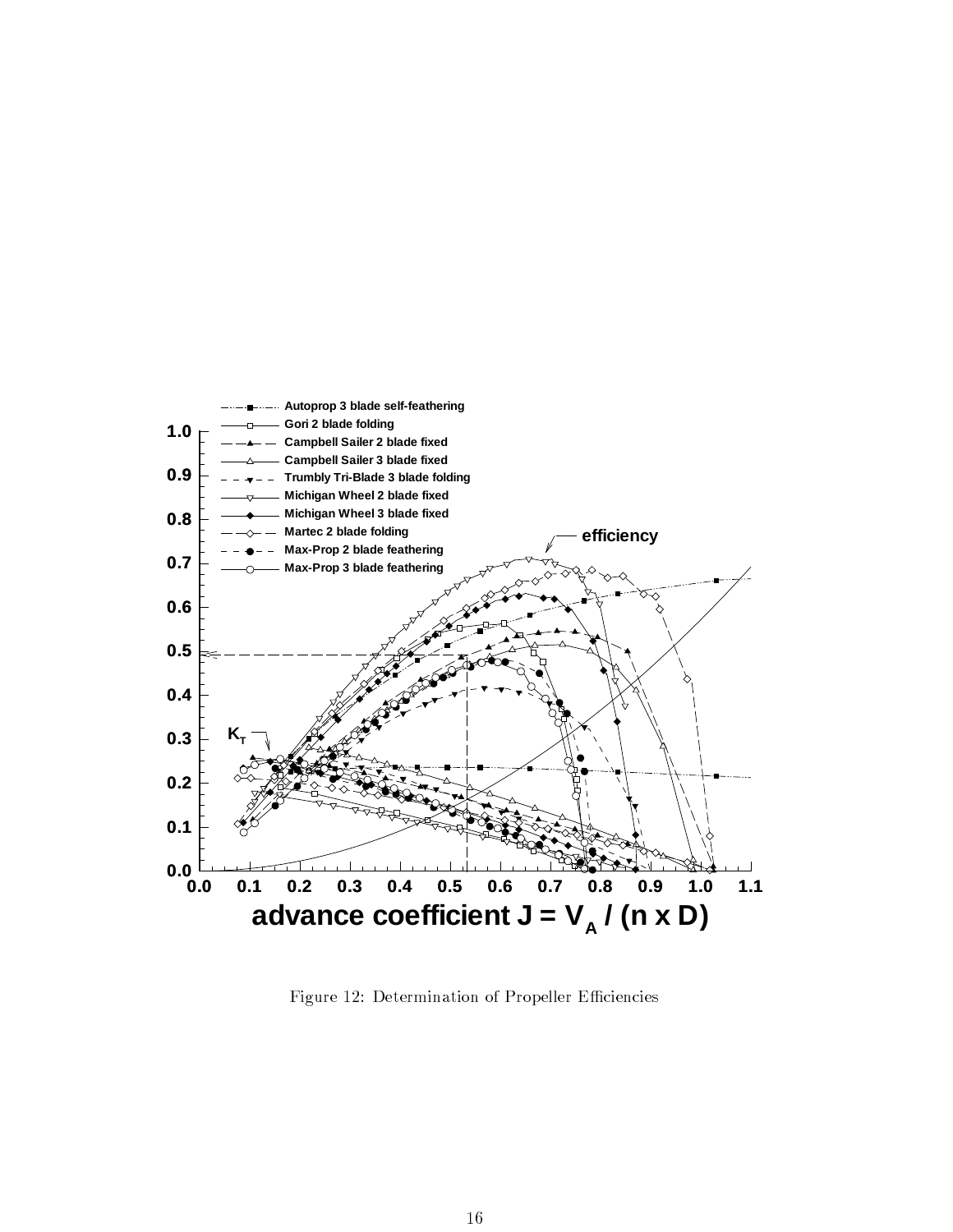#### **Reverse Performance**

The reverse thrusting ability of the ten propellers was tested. This proved to be not so straightforward a task as one might imagine. As mentioned previously, the water speed through the tunnel is measured by a differential pressure cell located in the contraction section. When the tunnel impeller is run in reverse, or when the impeller is run in forward but the propeller is run in reverse (which also pushes large amounts of water in the reverse direction), the water moves in the wrong direction (upstream) through the contraction section, making that area act as a diffuser. For higher water speeds the flow separates from the walls as the section widens, causing inconsistent velocity readings by the pressure cells. In order to prevent this from occurring, it is important to balance the forward speed of the water through the tunnel and the reverse thrust of the propeller. The combination of reverse propeller/reverse flow could not be accurately tested.

The technique that was developed to take data is as follows: the water speed was set to a constant forward 3 knots, and the propeller turned on in reverse and set to some rotational speed. Data was then taken as quickly as possible before there was flow reversal induced by the reverse spinning propeller. Once thrust readings had been taken, the propeller was turned off and the water allowed to reach a forward speed of 3 knots again, before the next run.

The decision was made to test at a forward speed of 3 knots and "gunning" the propeller in reverse because this simulates the action taken by the skipper when approaching a dock or mooring too quickly. It is in this situation that reverse performance makes the difference between safe docking and gelcoat repair. Also, very few skippers go any distance in reverse.

The results are presented in figure 13. For each of the propellers, bestfit lines were drawn to the data in order to enhance the readability of the trends. Overall the Max-Prop 2 bladed feathering, Campbell 2 bladed fixed, Campbell 3 bladed fixed, Michigan Wheel 3 bladed fixed, and Max-Prop 3 bladed feathering propellers had similar reverse performance; less thrust was generated by the Michigan Wheel 2 bladed fixed and Autoprop propellers, followed by the Gori and then the Martec folding propellers. It appears that at higher RPM's the Autoprop would turn in a better performance than any of the propellers. It was noted that neither the Martec folding propeller nor the Gori folding propeller opened completely for any combination of reverse RPM and forward flow speed. This is due to the tendency of the backwards thrust on the blades trying to close the blades even though the rotating shaft is trying to throw the blades open.

Finally, we experienced difficulty testing the reverse performance of the Trumbly. Therefore, those results are not included in this report.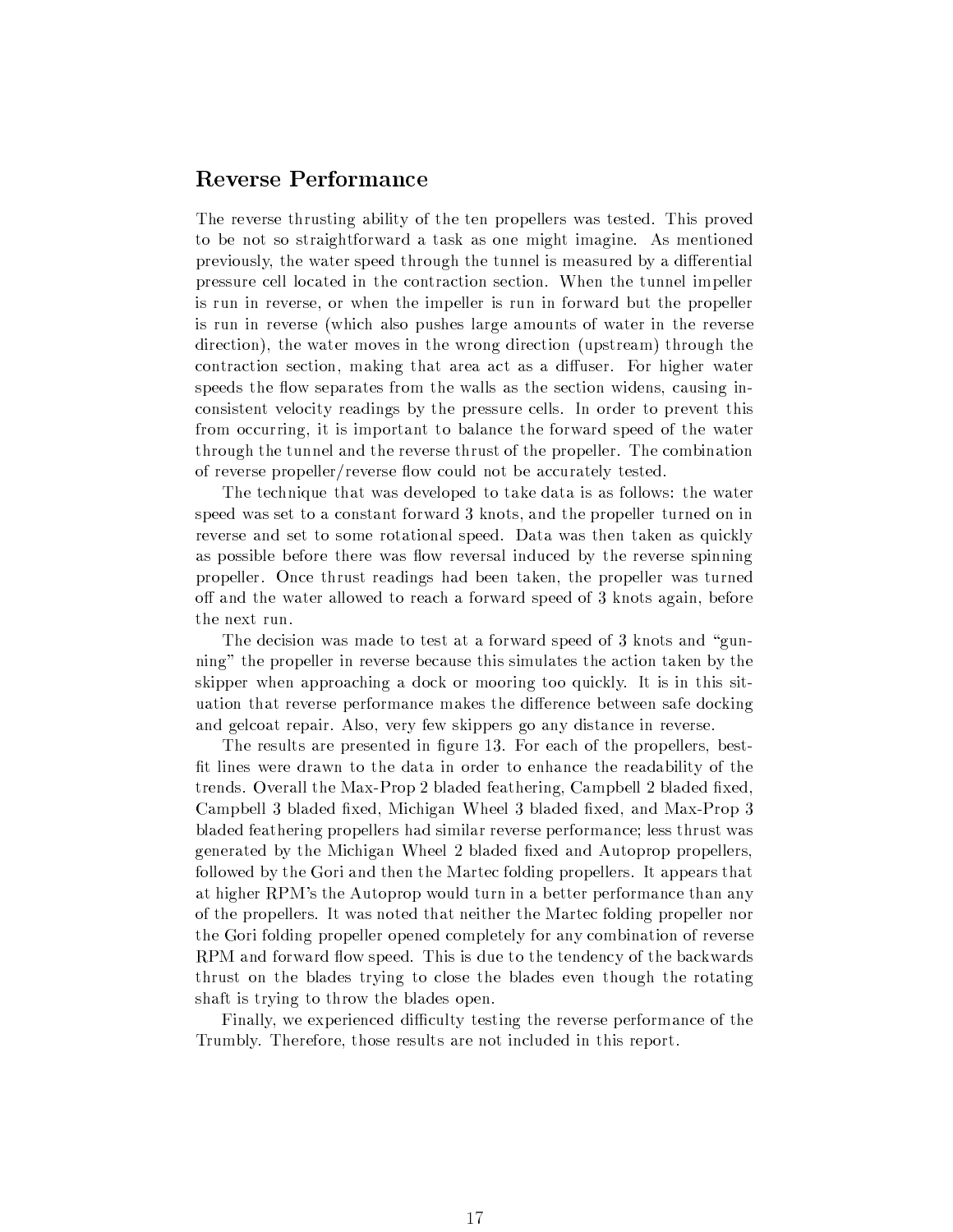

Figure 13: Reverse Performance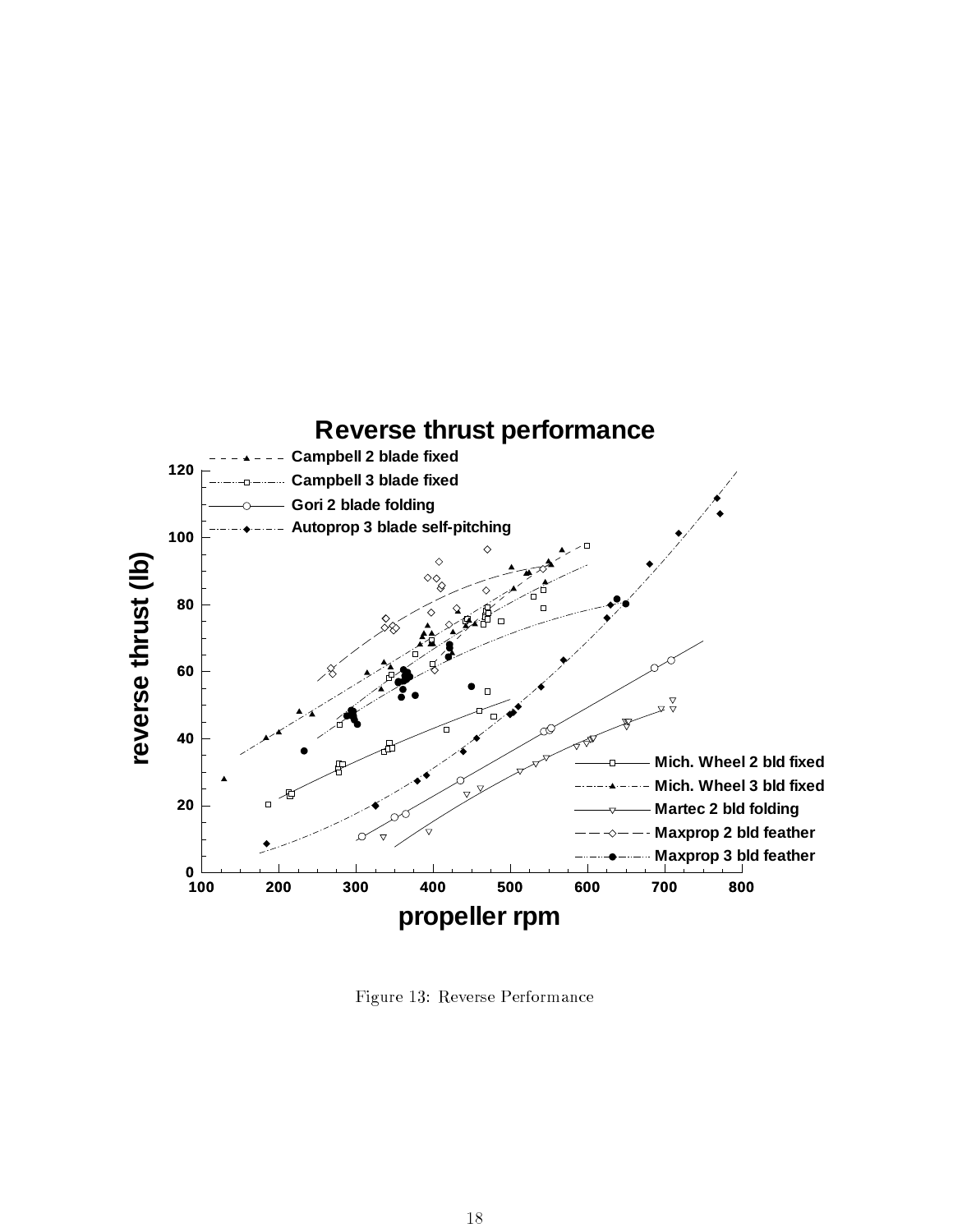#### Drag Under Sail

An important consideration to many sailors is the amount of drag (the force which slows a boat down) caused by a propeller when sailing. Typically, while sailing, the boat-owner will choose to either lock the shaft and propeller in place or allow the propeller to "free-wheel." Due to the experimental setup, allowing the propellers to "free-wheel" was not possible.

Drag measurements were taken while the propellers were held essentially still, analogous to locking the shaft in place. The propellers were spun at a very low RPM, less than 1 rotation every 8 seconds, in order to keep the water lubricated bearings around the shaft from sticking and interfering with the measurements. Though the propellers were spinning, their rotational speeds were so low that the propellers could be considered as fixed in place.

Drag was measured for each propeller at various water speeds. The results are shown in figure 14. At low speeds, the drag readings for the feathering propellers, the folding propellers, and the Autoprop were small enough to be hidden in the electronic noise of the test equipment. Thus those readings were not included. Still, the general trends for the drag characteristics for each propeller, relative to the other propellers, are very clear.

The lowest drag can be achieved with a folding or feathering propeller. You must be sure, though, that a folding propeller like the Martec or the Trumbly is prevented from having one of its blades fall open, which increases the drag. Next best performance in drag comes from the Autoprop, which balances water forces and gravity forces on the blades in an effort to feather the blades. Finally, drag from fixed propellers turned out as expected with three blades showing more drag than two, and broader blades creating more drag than narrower blades, all other thing being equal.

A popular debate regarding the drag on fixed pitch sailboat propellers concerns the practice of "free-wheeling" the propeller when under sail. By placing the boat's engine in neutral while under sail, a skipper can allow the propeller to spin on its own due to the hydrodynamic forces of the water passing by. Ideally, the propeller shaft would have no torque applied to it by the boat or engine while free-wheeling, and hence the propeller would spin at an RPM strictly governed by the sailing speed at the moment: this would correspond to points on the  $K_T,$  10  $\times$   $K_Q,$  and efficiency curves where  $10 \times K_Q$  (torque) is zero. In reality, zero torque is impossible, as small amounts of friction from the sterntube bearings, stuffing box, and engine prevent the propeller from free-wheeling as fast as it would like. Looking back at the definition of  $J_A$ , this lower RPM at a given  $V_A$  (proportional to current sailing speed) will result in a larger value of the advance coefficient. An example of what all these free-wheeling details would produce in terms of changes in drag is as follows.

From figure 14, the drag on a 3 bladed fixed propeller at 6 knots is about 40 pounds when not spinning. If the torque holding the propeller in place is now removed, the propeller will begin to free-wheel. Due to the friction mentioned above, the propeller will not be able to spin exactly at the point of zero torque, but instead at a slightly lower RPM and thus a slightly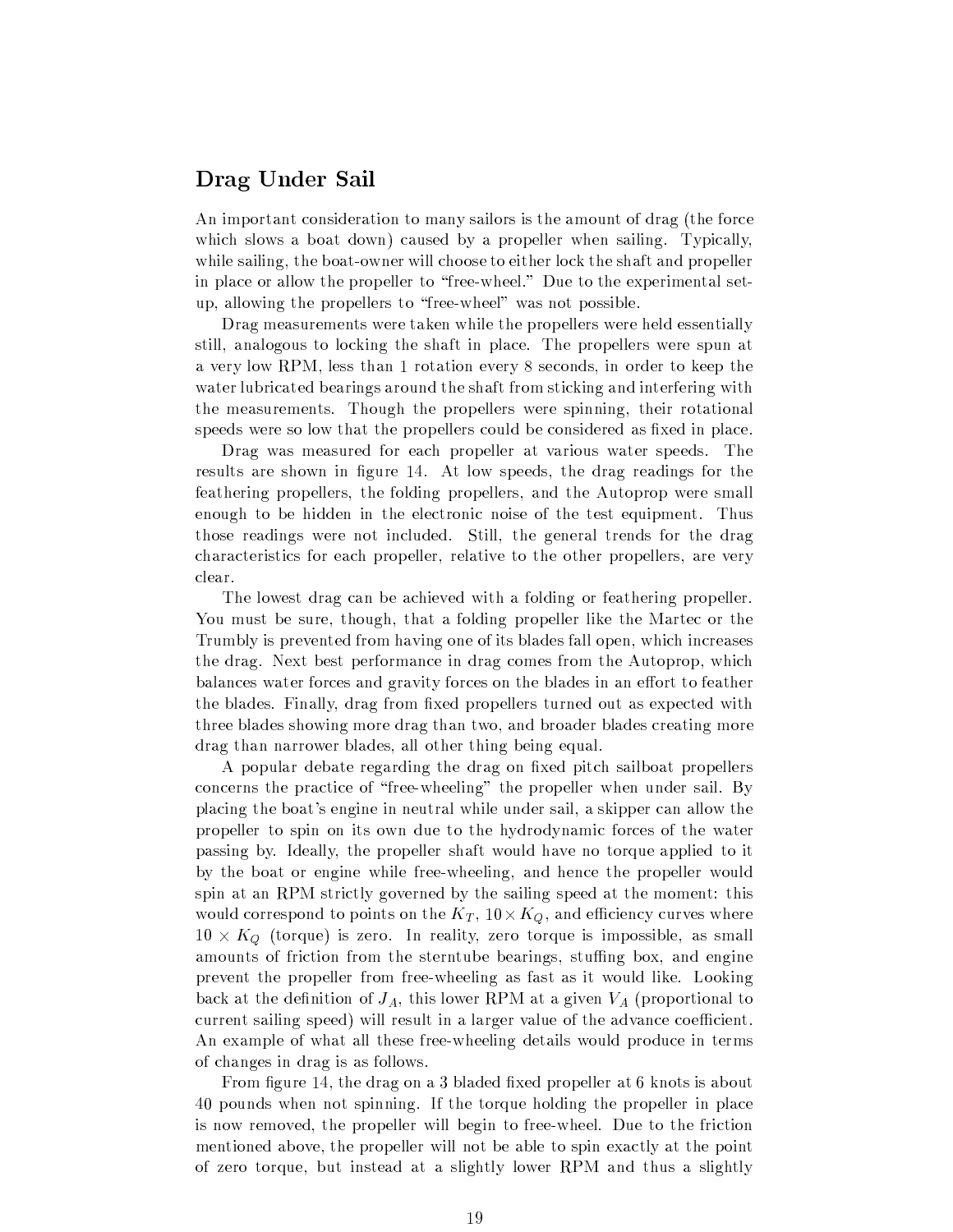

Figure 14: Comparison of drag forces

higher advance coefficient. In figure 3, the  $10 \times K_Q$  curve can be extended to the right by eye to the point where it passes through zero torque. Zero torque  $(10 \times K_Q = 0)$ , corresponding to no friction on the shaft from the boat, would fall at about  $J_A = 0.95$ . A reasonable approximation for the advance coefficient that accounts for the bearing friction therefore might be  $J_A = 1.05$ . Extending the  $K_T$  curve as well, the value of  $K_T$  is about -0.1. Using the formula for  $K_T$ , the thrust is about -21 pounds (this is 21 pounds of drag on the boat, since  $K_T$  is negative). Clearly, the decreased drag for this situation is worthy of consideration. The conclusion from these calculations is that a substantial reduction in drag, and thus gains in boatspeed, can be realized when a fixed pitch propeller is allowed to free-wheel. The decision to free-wheel or not, though, must also take into account the factors of noise and wear and tear on the engine and bearings.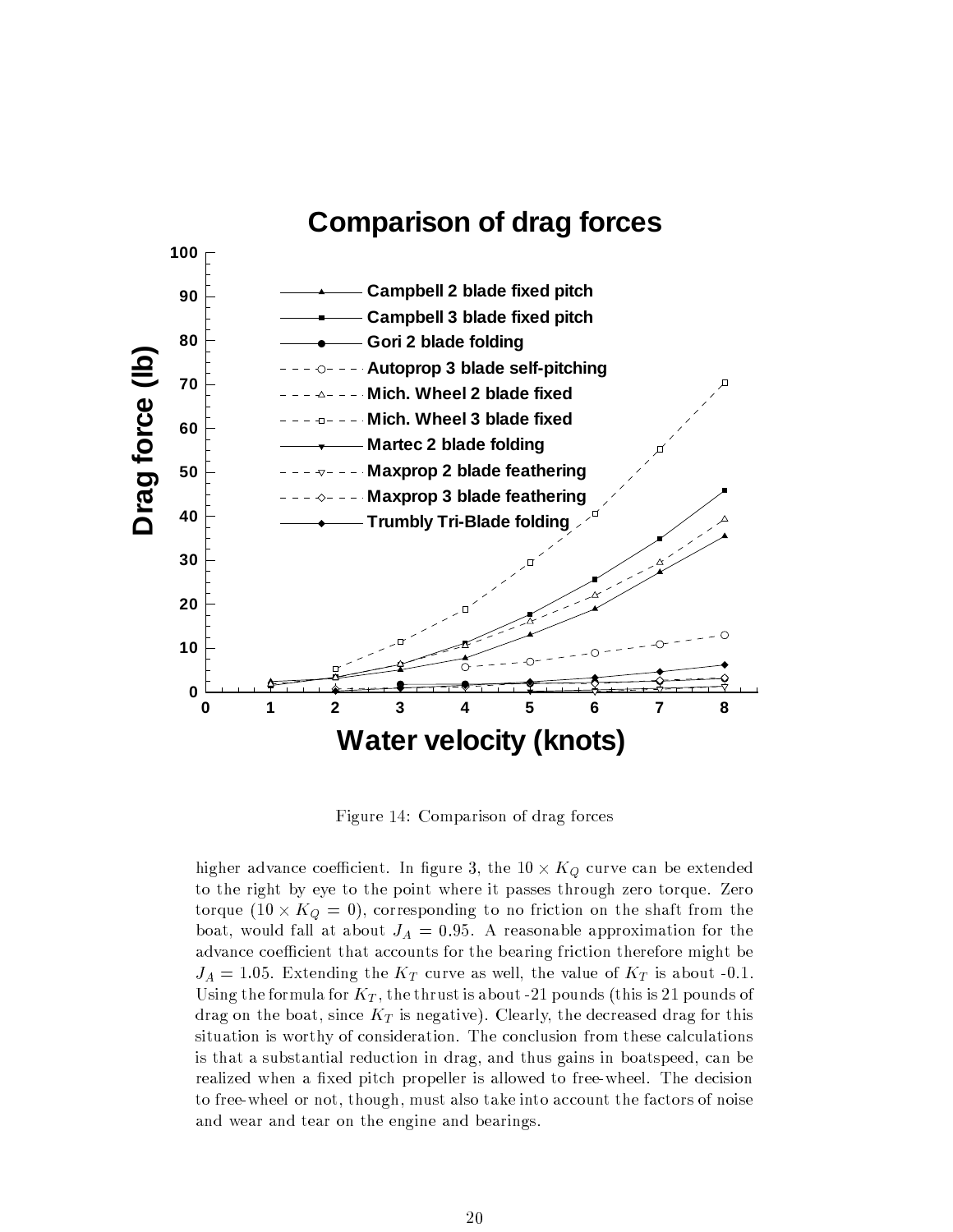#### Conclusions

Ten sailboat propellers were tested in three operating conditions: forward rotation, forward water speed (normal forward operation); reverse rotation, forward water speed (simulated backing down); and no rotation, forward water speed (drag with shaft held in place while sailing).

In forward operation, all propellers tested here are capable of propelling a typical 30-foot displacement sailboat, though at different relative RPMs as shown by the  $J$  values in table 1 (a propeller with a higher  $J$  value can be considered to need fewer RPMs than one with a lower  $J$ , for similar thrust). In reverse operation, the Maxprop 2 bladed feathering propeller appears to perform well for these test conditions, while the folding propellers produced the least thrust for the RPM's tested. Under sail, the fixed propellers were found to have more drag than the feathering/folding models, which can be considered to have negligible drag. The actual relative drag performance from each model can be seen in the figure in the section on drag.

The choice of a propeller is therefore heavily dependent on the needs of the individual owner. Choosing between a fixed, folding, or feathering propeller necessitates consideration of all performance requirements. Each skipper will care more or less about the different performance characteristics for a given propeller. Clearly there is not one propeller that is best in every category or for every owner.